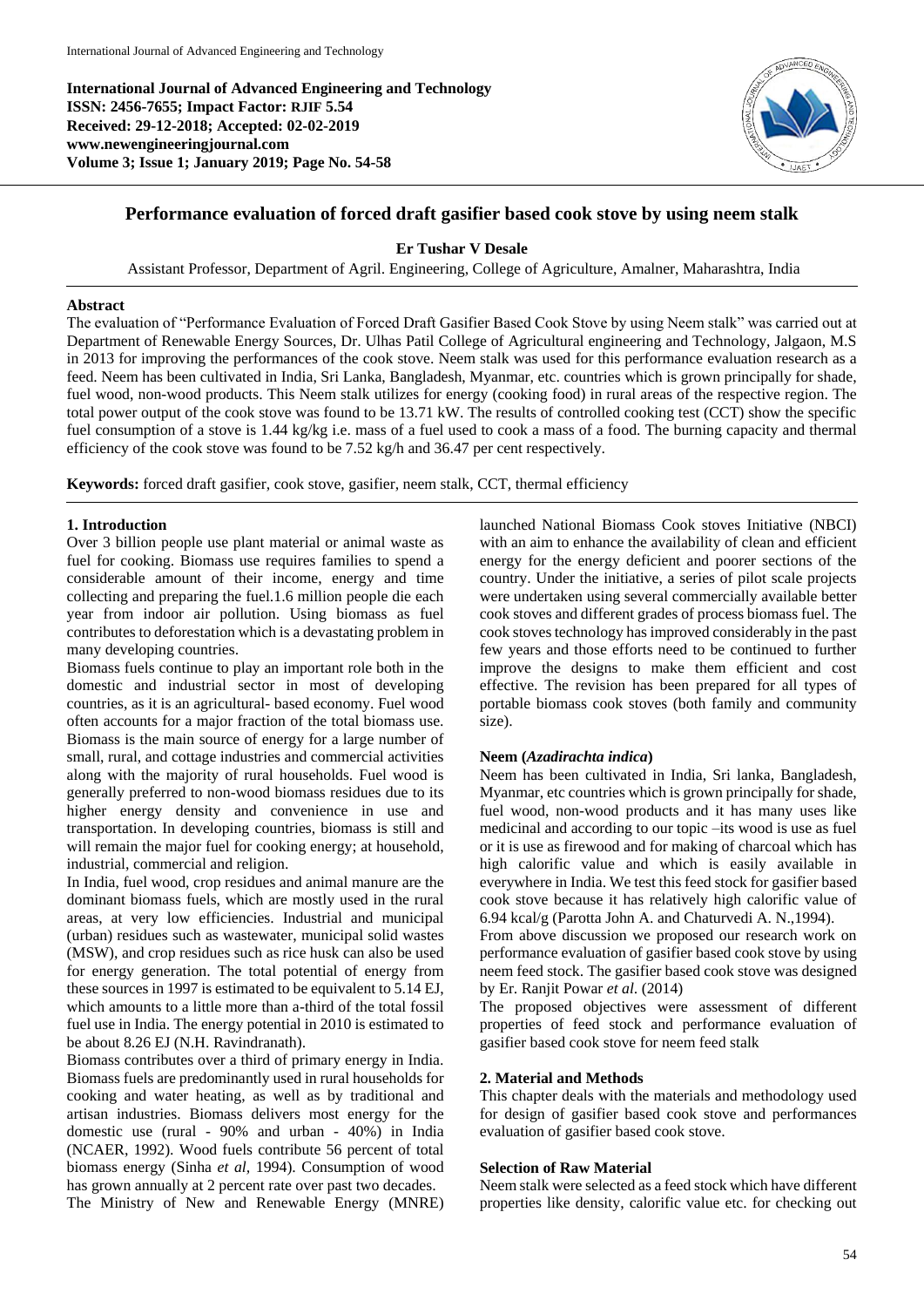the best performances of the cook stove and appropriate use of biomass.

#### **Forced draft gasifier stove**

Forced draft gasifier stove (Fig. 1) which was designed and developed at department of Electrical and other energy sources, Dr. Ulhas Patil college of Agricultural Engineering and Technology Jalgaon. It consists of reactor chamber, grate, ash removal, primary air suppler fan, pot support and producer gas removal system.

## **Operational Features of forced draft gasifier stove**

The operation of cook stove depends upon the principal of forced down draft gasifier cook stove. The primary air supply at bottom of combustion chamber and the need of secondary air was satisfied from the extraction of fuel gas plus some amount of primary air from the combustion chamber. The developed gasifier based cook stove was batch type feeding system. It needs to fill by fuel before starting of the system. If biomass was filled then ignite the biomass by match box. Then start the fan system for supplying primary as well as secondary air. The forced feed air system of fan which create the explosive burning in the cook stove.

## **Characterization of sample**

The methods for finding the, bulk density, and proximate analysis of neem stalks were discussed in this section. The observations were recorded and average values were used.

### **Bulk density**

Bulk density is the ratio of mass to bulk volume of the sample. Density of Soybean crop residues was measured using a standard measuring cylinder having 500 ml capacity. It was filled up with cotton stalk and then the content was weighted. The formula used for determination of bulk density given below:

Bulk density = 
$$
\frac{\text{Mass}}{\text{Bulk volume}}
$$

### **Proximate analysis**

Proximate analysis characterized the cotton stalk for volatile matter, fixed carbon, and ash content.

## **Moisture content**

Electric oven available was used to determine the moisture content of neem stalk. A known quantity of sample was dried at  $110 \pm 5$ °C until constant weight was attained and the moisture content was calculated by using formula:

Moisture % (dry basis) = 
$$
\frac{(W_2 - W_3)}{(W_3 - W_1)} \times 100
$$

Where,

 $W_1$  = weight of empty crucible, g

 $W_2$  = weight of the crucible and sample, g

 $W_3$  = constant weight of crucible and sample after drying, g



**Fig 1:** Pictorial view of cook stove



**Fig 2:** Pictrial view during operation

#### **Volatile matter**

A known quantity oven dried sample of neem stalk sample was heated at 600  $\pm$  25 °C for six minutes and then at 900  $\pm$ 25 ºC for another six minutes in a pre-weighed open silica crucible in a muffle furnace. The amount of weight loss in the sample gives the volatile matter of the biomass sample estimated using the formula given below:

$$
Volution\text{Value Matrix }\% \text{ (dry basis)} = \frac{(W_2 - W_3)}{(W_2 - W_1)} \times 100
$$

Where,

 $W_1$  = weight of empty silica crucible, g

 $W_2$  = weight of the crucible and sample, g

 $W_3$  = constant weight of crucible and sample after heating, g *Ash content*

A known quantity oven-dried sample of neem stalk was combusted in a pre-weighed and closed silica crucible at 750  $\pm$  25 °C for a minimum four hours in a muffle furnace. The amount is estimated using the formula given below: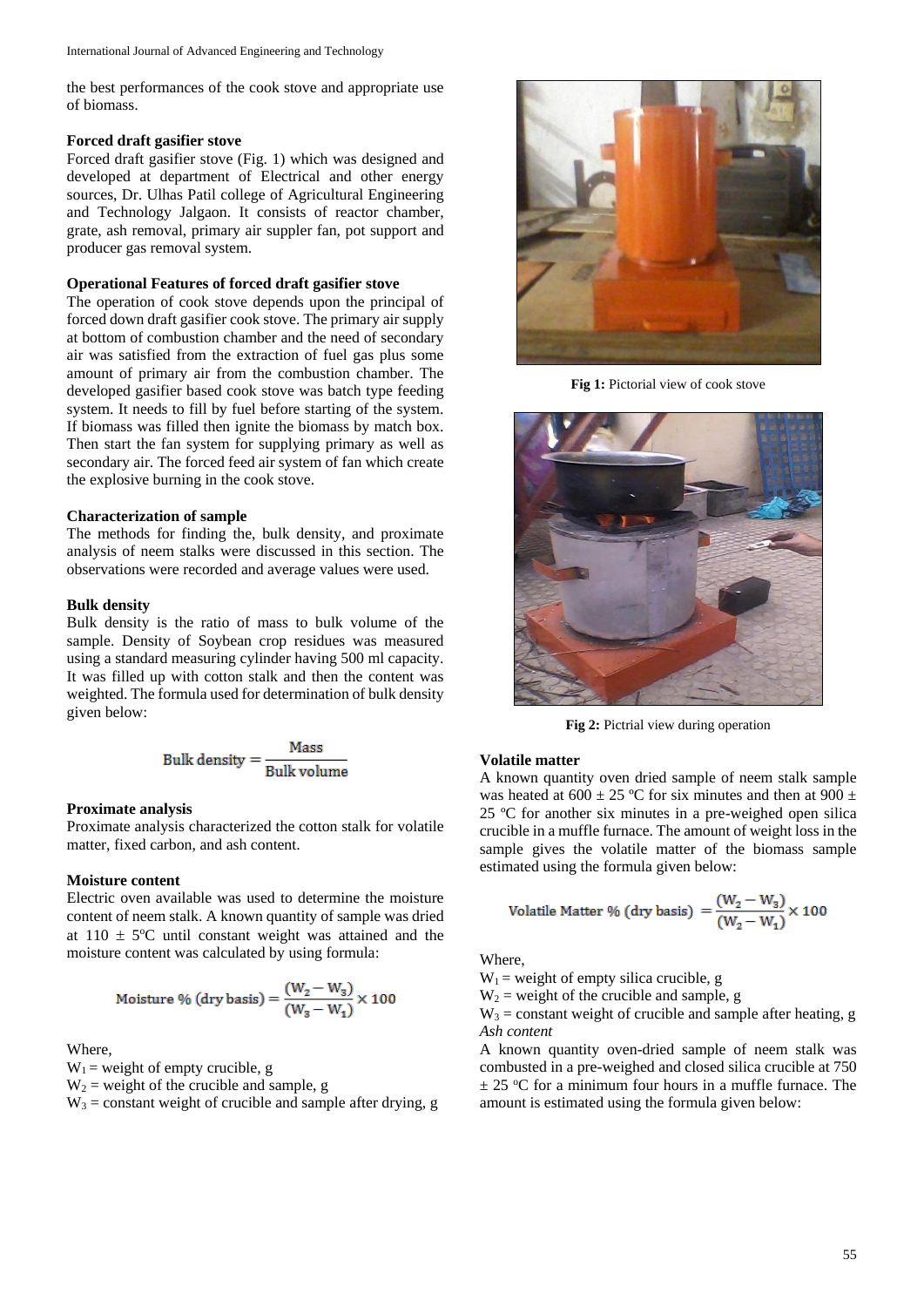$$
Ash contain % (dry basis) = \frac{(W_3 - W_1)}{(W_2 - W_1)} \times 100
$$

Where,

 $W_1$  = weight of empty silica crucible, g

 $W_2$  =weight of the crucible and sample, g

 $W_3$  =constant weight of crucible and sample after combustion, g

### **Fixed carbon**

The amount of fixed carbon (FC) present gives a rough indication of the charcoal yield. Also, a higher FC material was generally better suited for gasification than a lower FC material. The fixed carbon was estimated by using the following formula:

Fixed carbon per cent (wet basis)  $= 100 -$  volatile matter (per cent) – ash content (per cent)

## **Performances evaluations cook stoves**

The biomass fired gasifier stoves at the department were tested using different parameters. Efficiency test and emission test were carried out. Efficiency was determined by carried out water boiling test for different biomass. During test various parameters were measured such as flame temperature, outside stove temperature, remaining ash and water temperature.

The following parameters were used in evaluating the performance of the biomass gasified gas stove.

### **Flame temperature**

The flame temperature of gas burning was measured by using thermocouple K-type (chromel-allumel) with temperature indicator.

### **Outside stove temperature**

The outside temperature of stoves was measured with the help of non-contacting thermometer.

### **Thermal efficiency**

Thermal efficiency of a Cook stove may be defined as the ratio of heat actually utilized to the heat theoretically produced by complete combustion of a given quantity of fuel (which is based on the net calorific value of the fuel).

## **Efficiency Test**

Efficiency was determined by carrying the standard water boiling test (WBT). The quantity of water evaporated after complete burning of fuel was determined to calculate the efficiency by using following formula,

$$
\eta = \frac{m_{wi} c_{pw} (T_e - T_i) + m_{i\text{?}evap} H_1}{m_f H_f}
$$

Where,

 $m_{wi}$  – Mass of water initially, kg

 $c_{pw}$  – Specific heat of water, KJ kg<sup>-1</sup>k<sup>-1</sup>

*Te* – Temperature of boiling water, K

*Ti* – Initial temperature of water, K  $m_i$ ,  $_{evap}$  – Mass of water evaporated, kg

H<sub>1</sub> - Latent heat of vaporization of water

 $m_f$  - Mass of fuel burned, kg

 $H_{\overline{f}}$  - Calorific value of fuel, KJ kg<sup>-1</sup>

The steps followed in testing gasifier cook stoves were given as below.

## **A. Fuel**

The dried neem stalk samples were taken which having moisture content less than 15per cent. Before starting the test, sample feed or fuel was weighed.

### **B. Vessel**

The flat bottom cylindrical vessel made of stainless steel was used. The diameter of vessel for boiling should be taken as 1.5 times the outer diameter of exposure slit.

## **C. Water**

Clean potable water should be used for water boiling test. Known quantity of water was filled into the vessel, so as to occupy its 2/3 volume. Initial temperature of water in the vessel was noted using mercury thermometer  $(T_1)$ .

## **D. Igniting the fuel**

The fire was started by igniting well dried neem stalk with the help of paper pieces by match stick. As soon as the fuel sample caught the fire, vessel containing water was placed properly on the burner.

### **Determination of Burning Capacity Rate**

If the fuel burning rate is not given by the manufacturer, the cook stove is operated with method described below and the same shall be used to estimate the burning capacity of the Cook stove.

- a. Stack the fuel in a honey comb fashion in combustion chamber as given in up to 3/4 of the height for continuous feeding type Cook stove, or in a pattern recommended by the manufacturer.
- b. Weigh the Cook stove with fuel, let the mass be  $M_1$  kg.
- c. Sprinkle 10 to 15 ml of kerosene on the fuel from the top of Cook stove fire box mouth.
- d. After half an hour of lighting weigh the chulha with fuel residues again and let the mass be  $M_2$  kg.
- e. Then calculate the burning capacity of the Cooks tove as heat input per hour as follows:

Burning capacity rating  $= 2 (M_1 - M_2)$  kg/hr

Heat input per hour = 2 ( $M_1 - M_2$ ) × CV kcal/hr

Where,

 $M_1$  = the initial mass of the Cook stove with test fuel in kg,

 $M_2$  = the mass of the Cook stove with fuel residues, after burning the test fuel for half an hour in kg, and

 $CV = Calorific value of the test fuel in kcal/kg.$ 

### **Power Output Rating**

The power output rating of cook stove is a measure of total useful energy produced during one hour by the fuel. It shall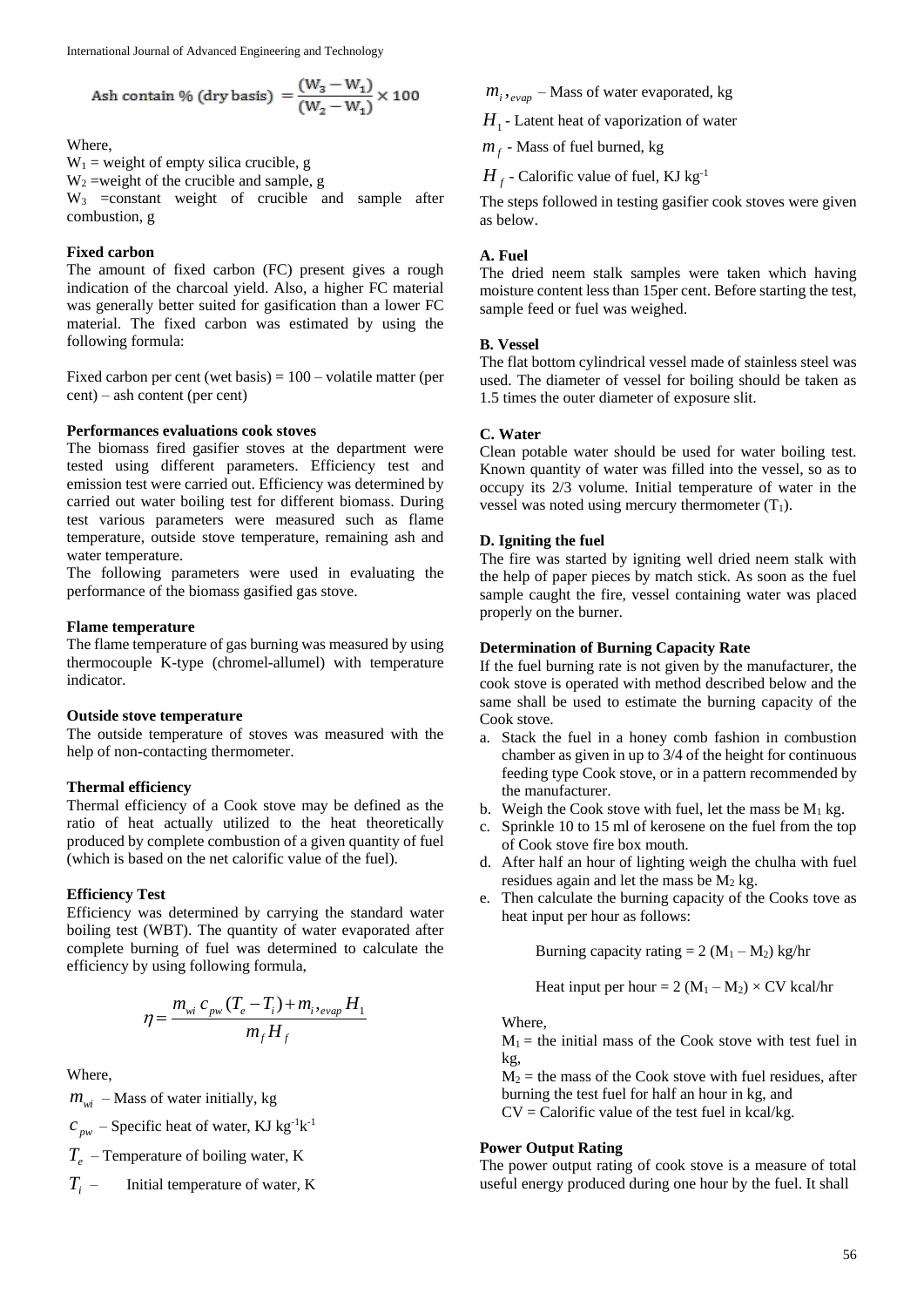be calculated as follows:

Power output rating,  $Po = F \times CV \times \eta / 360000$  kW

Where,

Po = Power output  $F =$  rate of consumption of fuel wood (kg/h)  $CV =$  calorific value of wood (or solid fuel), in kJ/kg η = thermal efficiency of the *chulha* in percent

## **Instruments and other Accessories**

- 1. Weigh balance
- 2. Stop watch or time measuring device
- 3. Electronic Temperature indicator
- 4. Thermocouple Wire Thermometer
- 5. Paper pad and pencil for recording the observations
- 6. Testing vessels
- 7. Exhaust Gas Analyzer

## **3. Results and Discussion**

This chapter gathered the practically generated data of cook stove. The data shown in this chapter was average value of no of replication. The detail of design and performances of cook stove as follows.

### **Characterization of sample**

The proximate analysis of raw materials are given in table which shows that the Neem contains volatile matter 67.06% and less amount of moisture content 12.72%. Ash content in neem is 67.06. Whereas fixed carbon content in neem was found that 24.58% (d.b.). Bulk density of neem was 300  $kg/m<sup>3</sup>$ . Volatile matter evolves in the form of gas, hydrocarbon and tars. Ash content and moisture content affect the heating value of neem. Ash content depends upon the plant and soil condition in which the plant grows. There characteristics of raw material shows neem has ability to use as fuel for cook stove.

**Table 1:** Physical properties and Characterization of Neem

| Sr.<br>N <sub>0</sub> | <b>Properties</b>                | Average value of<br>raw material |
|-----------------------|----------------------------------|----------------------------------|
|                       | Moisture content (d.b.)          | 12.72%                           |
|                       | Volatile matter, per cent (d.b.) | 67.06%                           |
| 2                     | Ash, per cent (d.b.)             | 8.36%                            |
|                       | Fixed carbon, per cent (d.b.)    | 24.58%                           |
|                       | Bulk density $(kg/m^3)$          | 300                              |

## **Burning capacity**

The burning capacity of neem was found to be 7.52 kg/hr. It should be more as design consideration because the air flow rate in the combustion chamber was high as required. There was no any provision for the control the air supply of the fan.

## **Combustion zone rate**

The combustion zone rate for neem was found to be 0.329 m/hr.

#### **Water-boiling test**

The water boiling test carried out by pellet sample at two condition i.e cold water boiling test and hot water boiling test. The graph 1 show the graphical relation between the time verses increasing temperature of the water. It was seen that the water boil at hot condition in 2 minutes and water boil at

cold condition in 5 min for pellet. It shows that hot water condition was more superior than the cold water condition. Because, it could be minimizes the initial thermal losses of the system. After reaches the water at saturation boiling condition then increasing time there would be not any significant increasing the temperature.



**Fig 3:** Comparison of hot and cold water boiling condition for Neem

## **Thermal efficiency**

The thermal efficiencies obtained from the cook stove from neem 36.47 per cent. According to India standard developed cook stove was suitable for commercial application.

## **Control cooking test**

The results of controlled cooking test (CCT) show the specific fuel consumption of a stove for neem was 1.44 kg/kg that mass of a fuel used to cook a mass of a food. It shows higher consumption of fuel due to inadequate condition of fuel.

### **Power output**

The total power output of the cook stove for neem was found to be 13.71 kW respectively. It could be also higher than the design considerations. The excess air supply in the combustion chamber create excessive and explosive burning of fuel, which was the reason of higher power output compare with the rated output.

#### **4. Conclusion**

- 1. Neem feed stalk is suitable fuel for Developed cook stove
- 2. Burning capacity, thermal efficiency and total power output found much better.

## **5. Acknowledgement**

This study was supported and funded by Dr. Ulhas Patil College of Agricultural Engineering and Technology, Jalgaon, (M.S) India. This study was belonging to my undergraduate final year project in the year 2013 so most acknowledged to my project guide Er. Ranjit Powar, Asst Prof., Department of Renewable Energy Sources for their valuable guidance and study dedicated to my beloved parents Mr. Vilas Desale and mother Mrs. Minakshi Desale.

#### **6. References**

1. Akintunde MA, Seriki ME. The Federal University of Technology, Department of Mechanical Engineering, P.